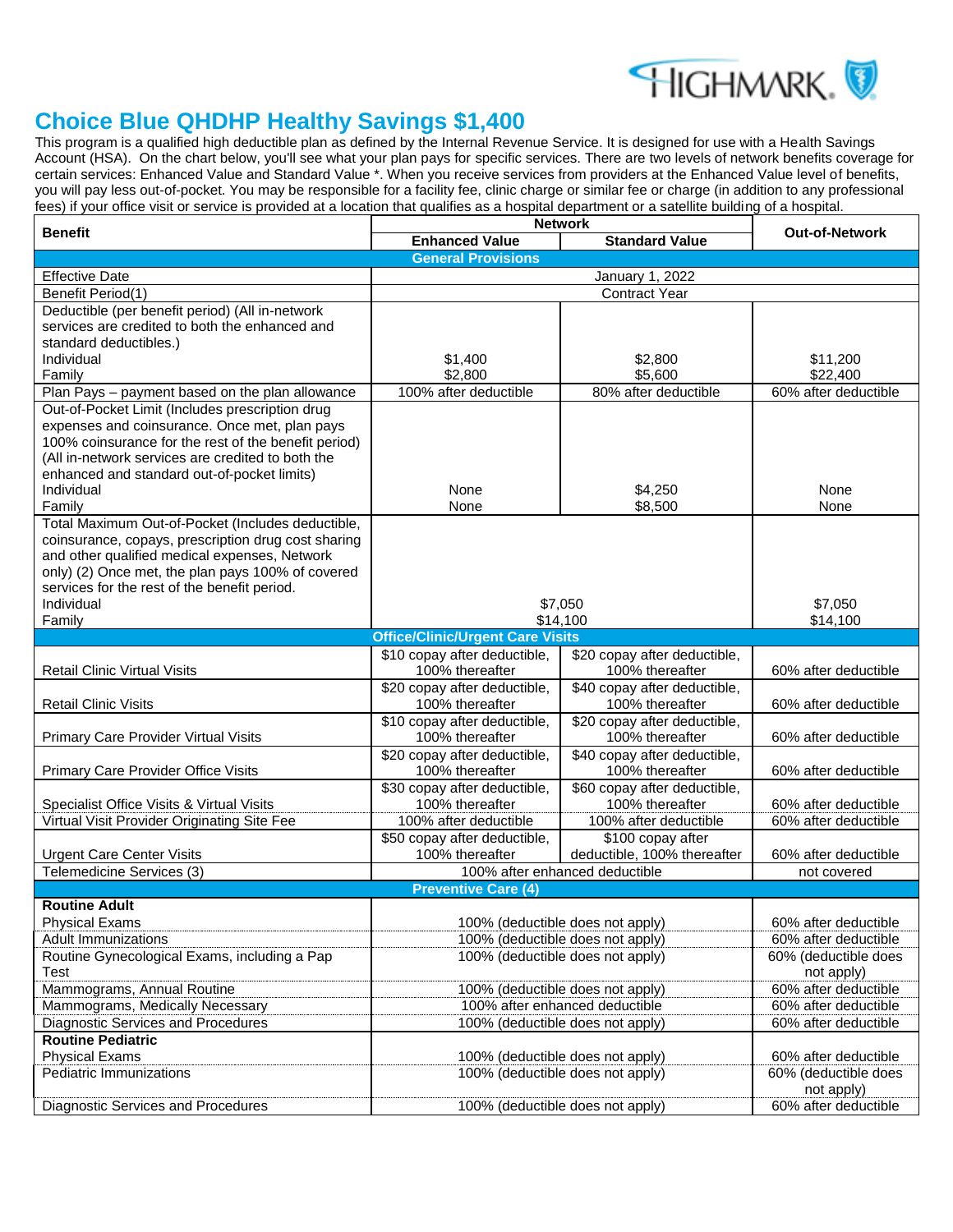| <b>Benefit</b>                                                                                               |                                                                       | <b>Network</b>                                                | <b>Out-of-Network</b>                        |  |
|--------------------------------------------------------------------------------------------------------------|-----------------------------------------------------------------------|---------------------------------------------------------------|----------------------------------------------|--|
|                                                                                                              | <b>Enhanced Value</b>                                                 | <b>Standard Value</b>                                         |                                              |  |
|                                                                                                              | <b>Emergency Services</b>                                             |                                                               |                                              |  |
| <b>Emergency Room Services</b>                                                                               |                                                                       | 100% after enhanced deductible                                |                                              |  |
| Ambulance - Emergency                                                                                        |                                                                       | 100% after enhanced deductible                                |                                              |  |
| Ambulance - Non-Emergency                                                                                    |                                                                       | 100% after enhanced deductible                                | 60% after deductible                         |  |
|                                                                                                              | <b>Hospital and Medical / Surgical Expenses (including maternity)</b> |                                                               |                                              |  |
| Hospital Inpatient                                                                                           | 100% after deductible                                                 | 80% after deductible                                          | 50% after deductible                         |  |
| <b>Hospital Outpatient</b>                                                                                   | 100% after deductible                                                 | 80% after deductible                                          | 60% after deductible                         |  |
| Maternity (non-preventive facility & professional<br>services) including dependent daughter                  | 100% after deductible                                                 | 80% after deductible                                          | 60% after deductible                         |  |
| Medical Care (including inpatient visits and<br>consultations)/Surgical Expenses, including<br>abortions     | 100% after deductible                                                 | 80% after deductible                                          | 60% after deductible                         |  |
|                                                                                                              | <b>Therapy and Rehabilitation Services</b>                            |                                                               |                                              |  |
|                                                                                                              | \$30 copay after deductible,                                          | \$60 copay after deductible,                                  |                                              |  |
| <b>Physical Medicine</b>                                                                                     | 100% thereafter                                                       | 100% thereafter                                               | 60% after deductible                         |  |
|                                                                                                              |                                                                       | Limit: 30 visits/benefit period                               |                                              |  |
| <b>Respiratory Therapy</b>                                                                                   | \$30 copay after deductible,<br>100% thereafter                       | \$60 copay after deductible,<br>100% thereafter               | 60% after deductible                         |  |
|                                                                                                              |                                                                       | Limit: 30 visits/benefit period                               |                                              |  |
| Speech Therapy                                                                                               | \$30 copay after deductible,<br>100% thereafter                       | \$60 copay after deductible,<br>100% thereafter               | 60% after deductible                         |  |
|                                                                                                              |                                                                       | Limit: 30 visits/benefit period                               |                                              |  |
| Occupational Therapy                                                                                         | \$30 copay after deductible,<br>100% thereafter                       | \$60 copay after deductible,<br>100% thereafter               | 60% after deductible                         |  |
|                                                                                                              |                                                                       | Limit: 30 visits/benefit period                               |                                              |  |
|                                                                                                              | \$30 copay after deductible,                                          | \$60 copay after deductible,                                  |                                              |  |
| <b>Spinal Manipulations</b>                                                                                  | 100% thereafter                                                       | 100% thereafter                                               | 60% after deductible                         |  |
|                                                                                                              |                                                                       | limit: 20 visits/benefit period                               |                                              |  |
| Other Therapy Services (Cardiac Rehab, Infusion<br>Therapy, Chemotherapy, Radiation Therapy and<br>Dialysis) | 100% after deductible                                                 | 80% after deductible                                          | 60% after deductible                         |  |
|                                                                                                              | <b>Mental Health / Substance Abuse</b>                                |                                                               |                                              |  |
| <b>Inpatient Mental Health Services</b>                                                                      | 100% after enhanced deductible                                        |                                                               | 60% after deductible                         |  |
| Inpatient Detoxification / Rehabilitation                                                                    | 100% after enhanced deductible                                        |                                                               | 60% after deductible                         |  |
| Outpatient Mental Health Services (includes virtual<br>behavioral health visits)                             | \$30 copay after deductible, 100% thereafter                          |                                                               | 60% after deductible                         |  |
| <b>Outpatient Substance Abuse Services</b>                                                                   | 60% after deductible<br>100% after enhanced deductible                |                                                               |                                              |  |
|                                                                                                              | <b>Other Services</b>                                                 |                                                               |                                              |  |
| Allergy Extracts and Injections                                                                              | 100% after deductible                                                 | 80% after deductible                                          | 60% after deductible                         |  |
| Applied Behavior Analysis for Autism Spectrum<br>Disorder (5)                                                | 100% after deductible                                                 | 80% after deductible                                          | 60% after deductible                         |  |
| <b>Assisted Fertilization Procedures</b>                                                                     | not covered                                                           | not covered                                                   | not covered                                  |  |
| Dental Services Related to Accidental Injury                                                                 | 100% after deductible                                                 | 80% after deductible                                          | 60% after deductible                         |  |
| <b>Diagnostic Services</b>                                                                                   |                                                                       |                                                               |                                              |  |
| Advanced Imaging (MRI, CAT, PET scan, etc.)<br>Basic Diagnostic Services (standard imaging,                  | 100% after deductible<br>100% after deductible                        | 80% after deductible<br>80% after deductible                  | 60% after deductible<br>60% after deductible |  |
| diagnostic medical, lab/pathology, allergy testing)                                                          |                                                                       |                                                               |                                              |  |
| Durable Medical Equipment, Orthotics and                                                                     |                                                                       |                                                               |                                              |  |
| Prosthetics                                                                                                  | 100% after deductible                                                 | 80% after deductible                                          | 60% after deductible                         |  |
| Home Health Care                                                                                             | 100% after deductible                                                 | 80% after deductible                                          | 50% after deductible                         |  |
|                                                                                                              |                                                                       | limit: 90 visits/benefit period aggregate with visiting nurse |                                              |  |
| Hospice                                                                                                      |                                                                       | 100% after enhanced deductible                                | 60% after deductible                         |  |
| Infertility Counseling, Testing and Treatment (6)                                                            | 100% after deductible                                                 | 80% after deductible                                          | 60% after deductible                         |  |
| <b>Private Duty Nursing</b>                                                                                  | Not Covered                                                           | Not Covered                                                   | Not Covered                                  |  |
| <b>Skilled Nursing Facility Care</b>                                                                         | 100% after deductible                                                 | 80% after deductible                                          | 50% after deductible                         |  |
|                                                                                                              |                                                                       | limit: 100 days/benefit period                                |                                              |  |
| <b>Transplant Services</b>                                                                                   |                                                                       | 100% after enhanced deductible                                | 60% after deductible                         |  |
| Precertification/Authorization Requirements (7)                                                              | Yes                                                                   | Yes                                                           | Yes                                          |  |
| <b>Prescription Drugs</b>                                                                                    |                                                                       |                                                               |                                              |  |
| Prescription Drug Deductible                                                                                 |                                                                       |                                                               |                                              |  |
| Individual                                                                                                   | Integrated with medical deductible                                    |                                                               |                                              |  |
| Family                                                                                                       | Integrated with medical deductible                                    |                                                               |                                              |  |